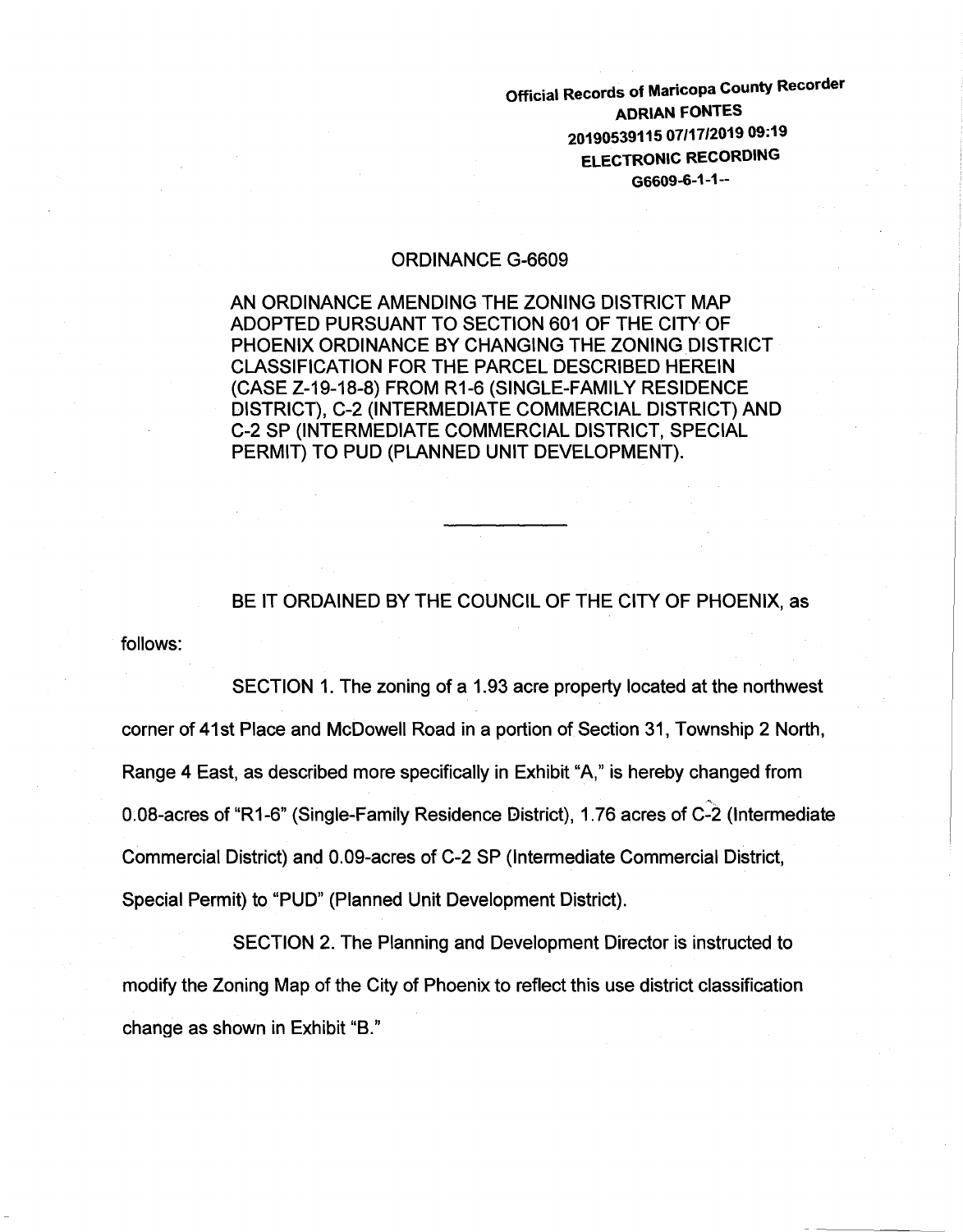SECTION 3. Due to the site's specific physical conditions and the use

district applied for by the applicant, this rezoning is subject to the following stipulations,

violation of which shall be treated in the same manner as a violation of the City of

Phoenix Zoning Ordinance:

- 1. An updated Development Narrative for the 40 East PUD reflecting the changes approved through this request shall be submitted to the Planning and Development Department within 30 days of City Council approval of this request. The updated Development Narrative shall be consistent with the Development Narrative date . stamped April22, 2019, as modified by the following stipulations:
	- a. Front Cover: Revise the submittal date information on the bottom to add the following: City Council adopted: [Add adoption date]
	- b. Page 18, G. Development Standards, Landscape Standards: Revise the Landscape Setback Standards Exhibit to depict a minimum landscape setback of 5 feet along the north property line adjacent to the pool amenity area.
	- c. All references to commercial parking requirements shall be revised to be in compliance with Section 702 of the Phoenix Zoning Ordinance.
- 2. The developer shall submit a Traffic Impact Statement to the City prior to preliminary approval of plans, as approved by the Planning and Development Department.
- 3. The development shall be in general conformance to the site plan in the PUD Development Narrative, as approved by the Planning and Development Department.
- 4. Any requests to modify or delete stipulations shall be presented before the Camelback East Village Planning Committee prior to the Planning Hearing Officer hearing.
- 5. A minimum of 20 bicycle parking spaces shall be provided and more if the owner can accommodate, as approved by the Planning and Development Department.
- 6. The developer shall construct all streets within and adjacent to the development with paving, curb, gutter, sidewalk, curb ramps, streetlights, median islands, landscaping and other incidentals, as per plans approved by the Planning and Development Department. All improvements shall comply with all ADA accessibility standards.
- 7. The applicant will construct a bus pad on westbound McDowell Road west of 41st Place that will meet the City of Phoenix Standard Detail P1260, keep the bus shelter, and not exceed the depth and width of the current bus pad.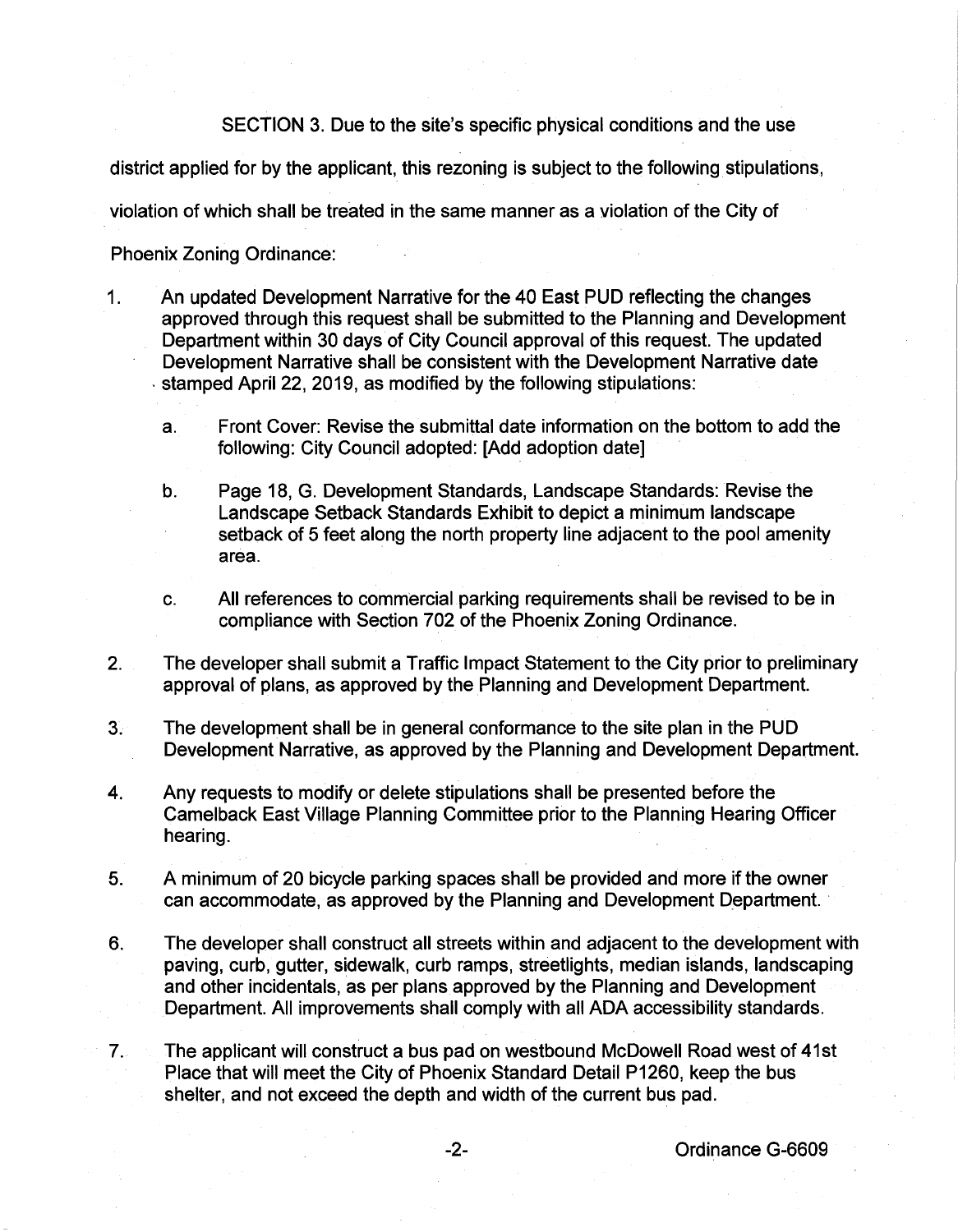- 8. The developer shall record a Notice to Perspective Purchasers of Proximity to Airport in order to disclose the existence and operational characteristics of Phoenix Sky Harbor International Airport to future owners or tenants of the property.
- 9. In the event archaeological materials are encountered during construction, the developer shall immediately cease all ground-disturbing activities within a 33-foot radius of the discovery, notify the City Archaeologist, and allow time for the Archaeology Office to properly assess the materials.
- 10. Prior to preliminary site plan approval, the landowner shall execute a Proposition 207 Waiver of Claims form. The Waiver shall be recorded with the Maricopa County Recorder's Office and delivered to the City to be included in the rezoning application file for record.

SECTION 4. If any section, subsection, sentence, clause, phrase or

portion of this ordinance is for any reason held to be invalid or unconstitutional by the

decision of any court of competent jurisdiction, such decision shall not affect the validity

of the remaining portions hereof.

PASSED by the Council of the City of Phoenix this 3rd day of July, 2019.

**MAYOR** 

ATTEST: I fuse fucks that City Clerk



-3- Ordinance G-6609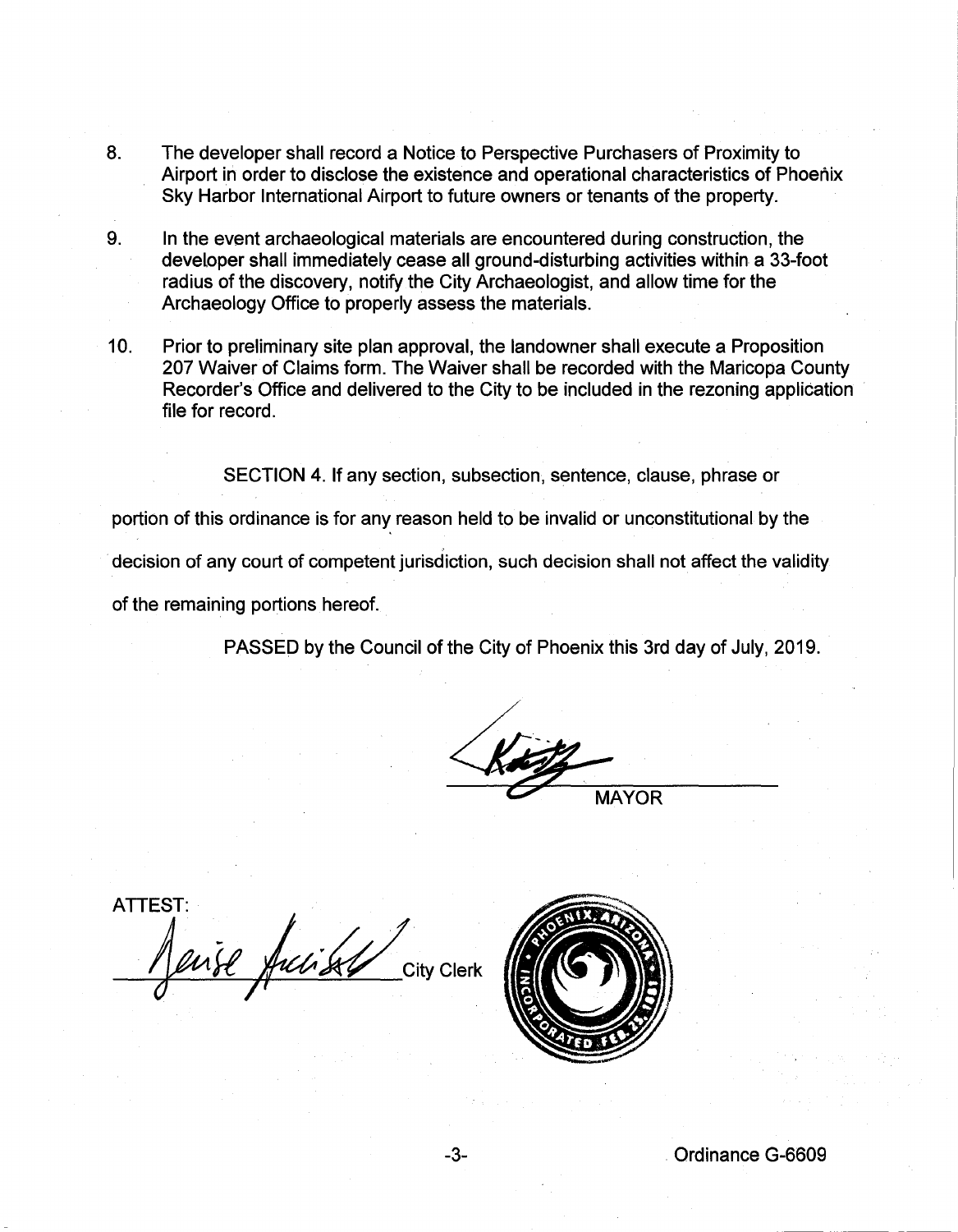APPROVED AS TO FORM:

Acting City Attorney p $\kappa'$ 

REVIEWED BY:

City Manager

PL:tml:LF19-1835:07/03/19:2119894v1

Exhibits: A- Legal Description (1 Page) B- Qrdinance Location Map (1 Page)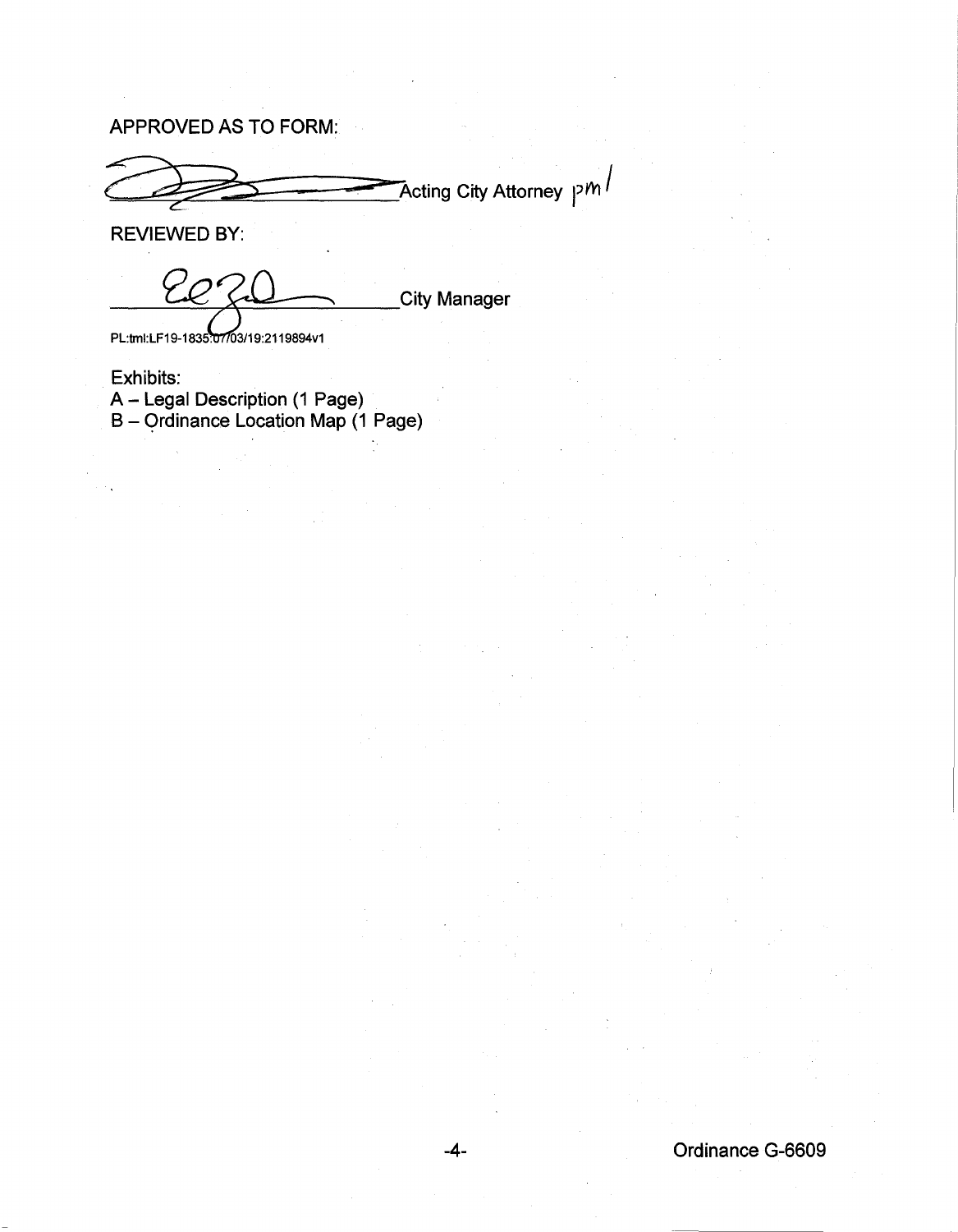# EXHIBIT A

## LEGAL DESCRIPTION FOR Z-19-18-8

## NORTHEAST PARCEL:

THE EAST 117.35 FEET OF THE NORTH 53 FEET OF TRACT "B", OF TOWN AND COUNTRY MANOR, ACCORDING TO THE PLAT OF RECORD IN THE OFFICE OF THE COUNTY RECORDER OF MARICOPA COUNTY, ARIZONA, RECORDED IN BOOK 66 OF MAPS, PAGE 47, SECTION 31, TOWNSHIP 2 NORTH, RANGE 4 EAST OF THE GILA AND SALT RIVER BASE AND MERIDIAN, MARICOPA COUNTY, ARIZONA.

CONTAINING 6219.5 SQUARE FEET OR 0.2532 ACRES

#### SOUTH PARCEL:

TRACT "B", OF TOWN AND COUNTRY MANOR, ACCORDING TO THE PLAT OF RECORD IN THE OFFICE OF THE COUNTY RECORDER OF MARICOPA COUNTY, ARIZONA, RECORDED IN BOOK 66 OF MAPS, PAGE 47, SECTION 31, TOWNSHIP 2 NORTH, RANGE 4 EAST OF THE GILA AND SALT RIVER BASE AND MERIDIAN, MARICOPA COUNTY, ARIZONA.

EXCEPT THE EAST 117.53 FEET OF THE NORTH 53 FEET THEREOF.

CONTAINING 53,021 SQUARE FEET OR 1.2172 ACRES

### ALLEY

ALL OF THE ALLEY NORTH OF TRACT "B", OF TOWN AND COUNTRY MANOR, ACCORDING TO THE PLAT OF RECORD IN THE OFFICE OF THE COUNTY RECORDER OF MARICOPA COUNTY, ARIZONA, RECORDED IN BOOK 66 OF MAPS, PAGE 47, SECTION 31, TOWNSHIP 2 NORTH, RANGE 4 EAST OF THE GILA AND SALT RIVER BASE AND MERIDIAN, MARICOPA COUNTY, ARIZONA.

CONTAINING 5,928 SQUARE FEET OR 0.1360 ACRES.